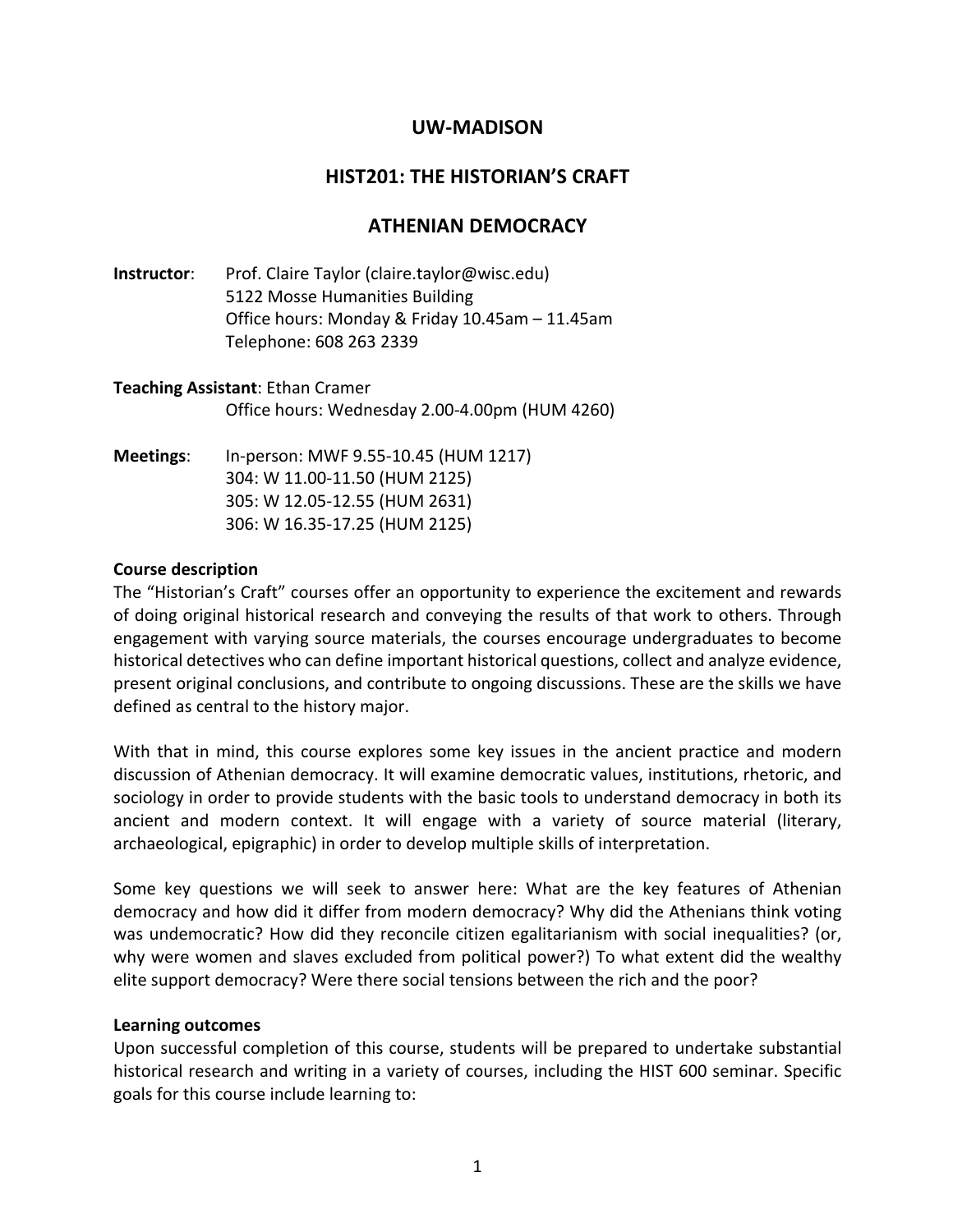**1. Ask Questions**: develop the habit of asking questions, including questions that may generate new directions for historical research.

- Develop historical questions through engagement with primary sources, secondary literature, and/or broader ethical, theoretical, or political questions.
- Ask historical questions to guide individual research.
- Pose questions to prompt productive group discussion.

**2. Find Sources**: learn the logic of footnotes, bibliographies, search engines, and libraries, and consult them to identify and locate source materials.

- Identify the purposes, limitations, authorities, and parameters of various search engines available both through the library and on the world-wide web.
- Take advantage of the range of library resources, including personnel.
- Locate printed materials, digital materials, and other objects.
- Be aware of, and able to use, interlibrary loan.

**3. Evaluate Sources:** determine the perspective, credibility, and utility of source materials.

- Distinguish between primary and secondary material for a particular topic.
- Determine, to the extent possible, conditions of production and preservation.
- Consider the placement of sources in relation to other kinds of documents and objects.
- Identify the perspective or authorial stance of a source.
- Summarize an argument presented in a text.
- Distinguish between the content of a source and its meaning in relation to a particular question.

**4. Develop and Present an Argument:** use sources appropriately to create, modify, and support tentative conclusions and new questions.

- Write a strong, clear thesis statement.
- Revise and rewrite a thesis statement based on additional research or analysis.
- Identify the parts of an argument necessary to support a thesis convincingly.
- Cite, paraphrase, and quote evidence appropriately to support each part of an argument.

**5. Plan Further Research:** draw upon preliminary research to develop a plan for further investigation.

- Write a research proposal, including a tentative argument, plan for research, annotated bibliography, and abstract.
- Identify the contribution of an argument to existing scholarship.

**6. Communicate Findings Effectively:** make formal and informal, written and oral presentations tailored to specific audiences.

• Write a clearly argued, formal academic paper, using appropriate style and bibliographic apparatus.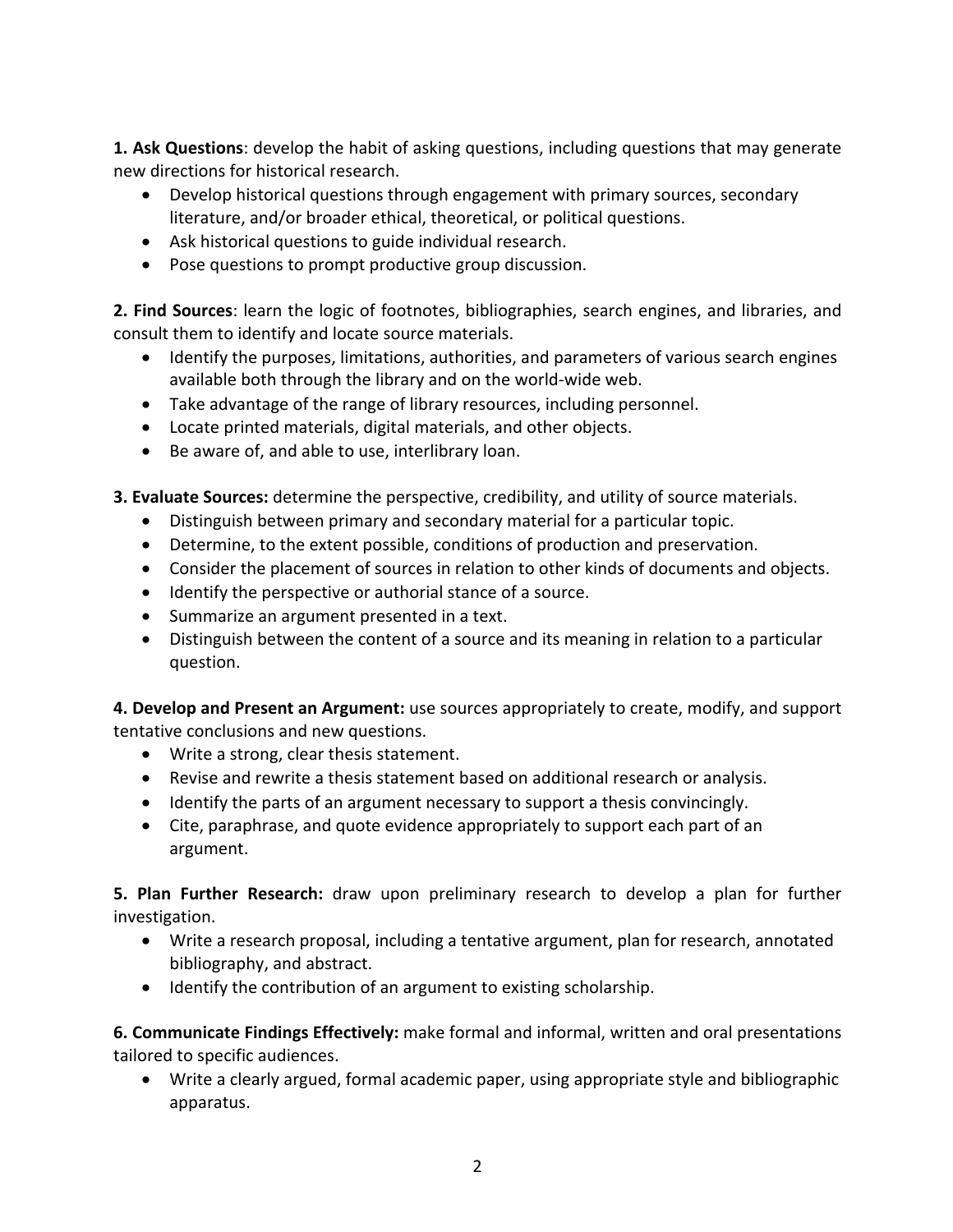- Deliver a concise, effective, formal verbal presentation with appropriate supporting material.
- Contribute constructively to discussion, whether proposing or responding to an idea.

# **Credit hours**

This 4-credit course has 4 hours of group meetings per week (each 50 minute segment of lecture and discussion counts as one hour according to UW-Madison's credit hour policy). The course also carries the expectation that you will spend an average of at least 2 hours outside of class for every hour in the classroom. In other words, in addition to class time, plan to allot an average of at least 8 hours per week for reading, writing, preparing for discussions, and/or studying for quizzes and exams for this class.

### **Reading**

You will need a copy of:

Rampolla, M.L. *A Pocket Guide to Writing in History*. 9th edition. Boston: Bedford/St Martins, 2018

Not compulsory, but recommended:

Cartledge, P. *Democracy: A Life*. Oxford: Oxford University Press, 2016

- Hansen, M.H. *The Athenian Democracy in the Age of Demosthenes: Structures, Principles and Ideology*. Oxford: Blackwell, 1999.
- Ober, J. *Mass and Elite in Democratic Athens: Rhetoric, Ideology, and the Power of the People*. Princeton: Princeton University Press, 1989.

A useful guide to writing:

Strunk, W. and E.B. White. *The Elements of Style*. 4th edition. Boston: Allyn and Bacon, 1999.

### **Your responsibilities**

Classes will include lectures, discussions, and student-led group activity. The aim of classes are for you to learn, therefore you need to be **active in your own learning**. If you do this, you will get much more out of the course.

In summary, your responsibilities are to:

- Attend all sessions (or email the professor in advance of any absence)
- Take notes in class and participate in class activities
- Prepare for class by doing the assigned readings
- Prepare the assignments to the best of your ability and submit them by the deadline

### **Laptops etc**

Writing emails, online shopping, checking football stats: all necessary parts of the day, but not in class. Unfortunately, too many students cannot distinguish between appropriate and inappropriate use of laptops which leads me, regrettably, to ban them from the classroom.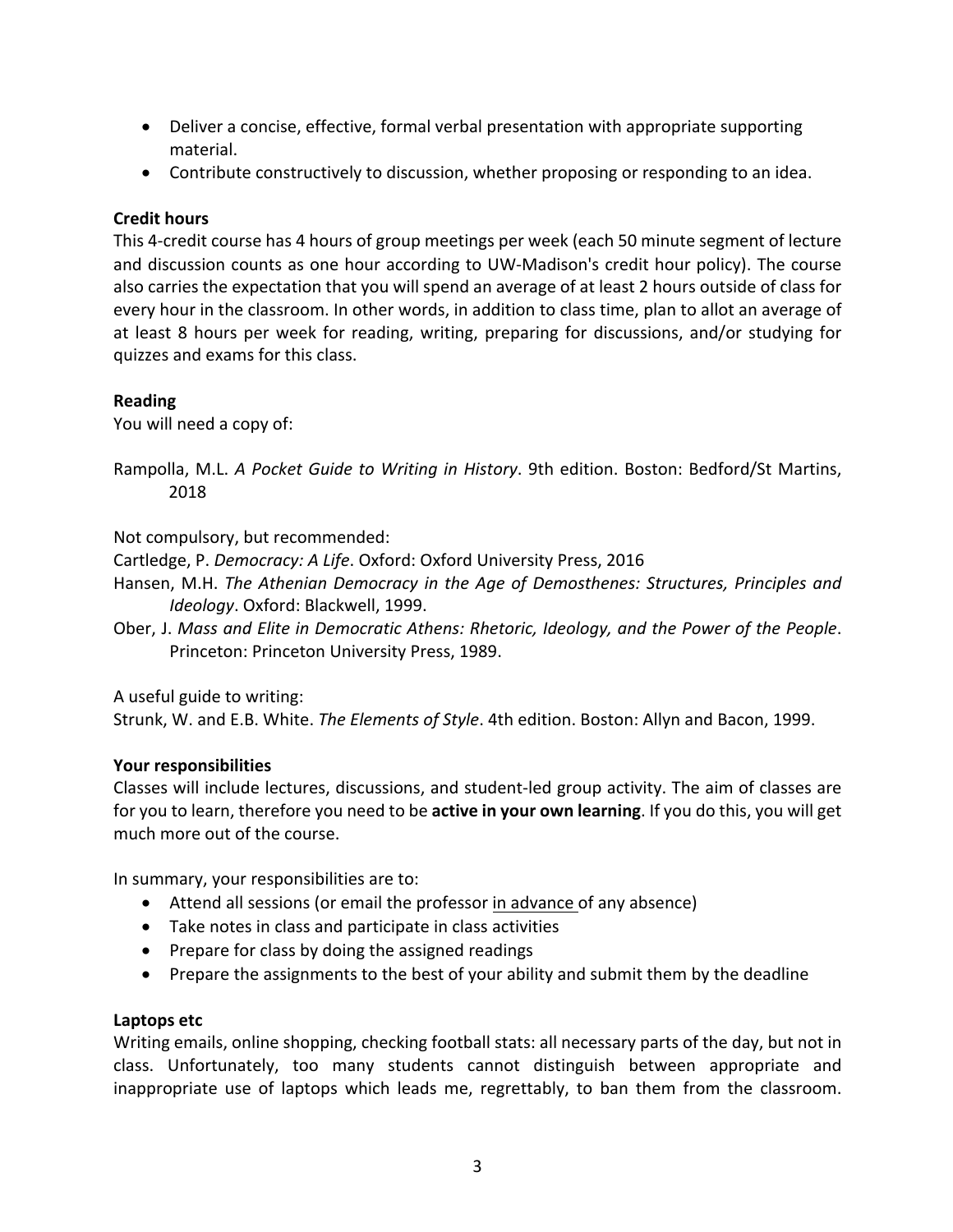Research shows that taking notes by hand is more effective for student learning. Please see me if you need accommodations. Please also silence phones in the classroom and put them away: it is a distraction for everyone when they ring, beep, buzz or light up.

### **Assignments**

- 1. Source summary: 250 word summary of source Deadline: Friday 11 February Credit: 10%
- 2. Source analysis exercise (2 pages) Draft deadline: Friday 18 February Revised version deadline: Friday 4 March Credit: 20%
- 3. Library exercise: equivalent of 1 page Deadline: Friday 25 February Credit: 10%
- 4. Scholarship analysis (2 pages) Deadline: Friday 11 March Credit: 10%
- 5. Research paper: 8-10 page analysis History Lab: make an appointment in weeks 7-10 to brainstorm ideas Proposal: Friday 1 April Draft deadline: Friday 15 April Revised version deadline: Friday 6 May Credit: 35%
- 6. Informed and engaged participation, including two oral presentations Credit: 15%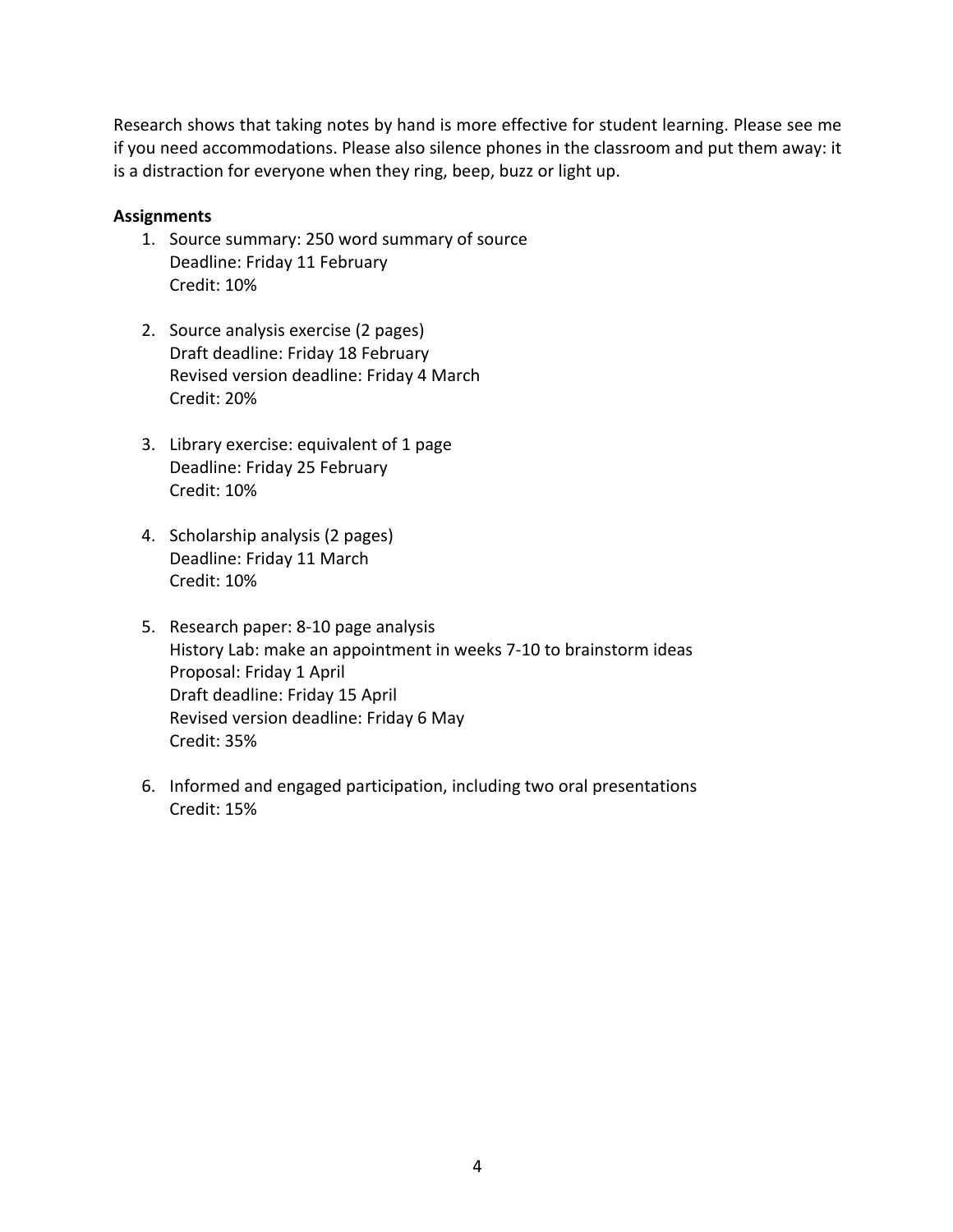### **Class topics Week 1: Introduction**

Wed 26 Jan: Introduction Fri 28 Jan: Athens in the classical period

# **Reading**

Liddel, P. "Democracy ancient and modern." In *A Companion to Greek and Roman Political Thought*, edited by R. K. Balot. Oxford: Wiley-Blackwell, 2009, 133-48.

## **Part 1: Primary sources**

**Week 2: Democratic theory** Mon 31 Jan: What is democracy? Wed 2 Feb: Democratic values and ideology Fri 4 Feb: Reading primary sources

## **Reading**

\*Thucydides 2.34-46: Pericles' funeral speech Rampolla, M.L. *A Pocket Guide to Writing in History*. 9th edition. Boston: Bedford/St Martins, 2018, ch. 1 and 3 (henceforth Rampola) Cartledge, P. *Democracy: A Life*. Oxford: Oxford University Press, 2016, ch. 6.

## **Week 3: Democratic practice**

Mon 7 Feb: Decision making in a direct democracy: the Assembly Wed 9 Feb: Other democratic institutions Fri 11 Feb: Finding sources **Assignment 1 due: Friday 11 February**

# **Reading**

\*Herodotus 3.80-2; Euripides, *Suppliant Women* 346-57, 403-50; Aristotle, *Politics* 1292b21-34, 1317a40-1318a10

Hansen, M.H. 1991. *The Athenian Democracy in the Age of Demosthenes: Structures, Principles and Ideology*. Oxford: Blackwell, ch. 6, 10, 11

Ober, J. 1989. *Mass and Elite in Democratic Athens: Rhetoric, Ideology, and the Power of the People*. Princeton: Princeton University Press, ch. 1, 3 Rampolla ch. 2

# **Week 4: 'Local' and 'national' democracy**

Mon 14 Feb: Demes and local democracy

Wed 16 Feb: Critics and criticism

Fri 18 Feb: Finding Ancient History sources

**Assignment 2a (draft) due: Friday 18 February**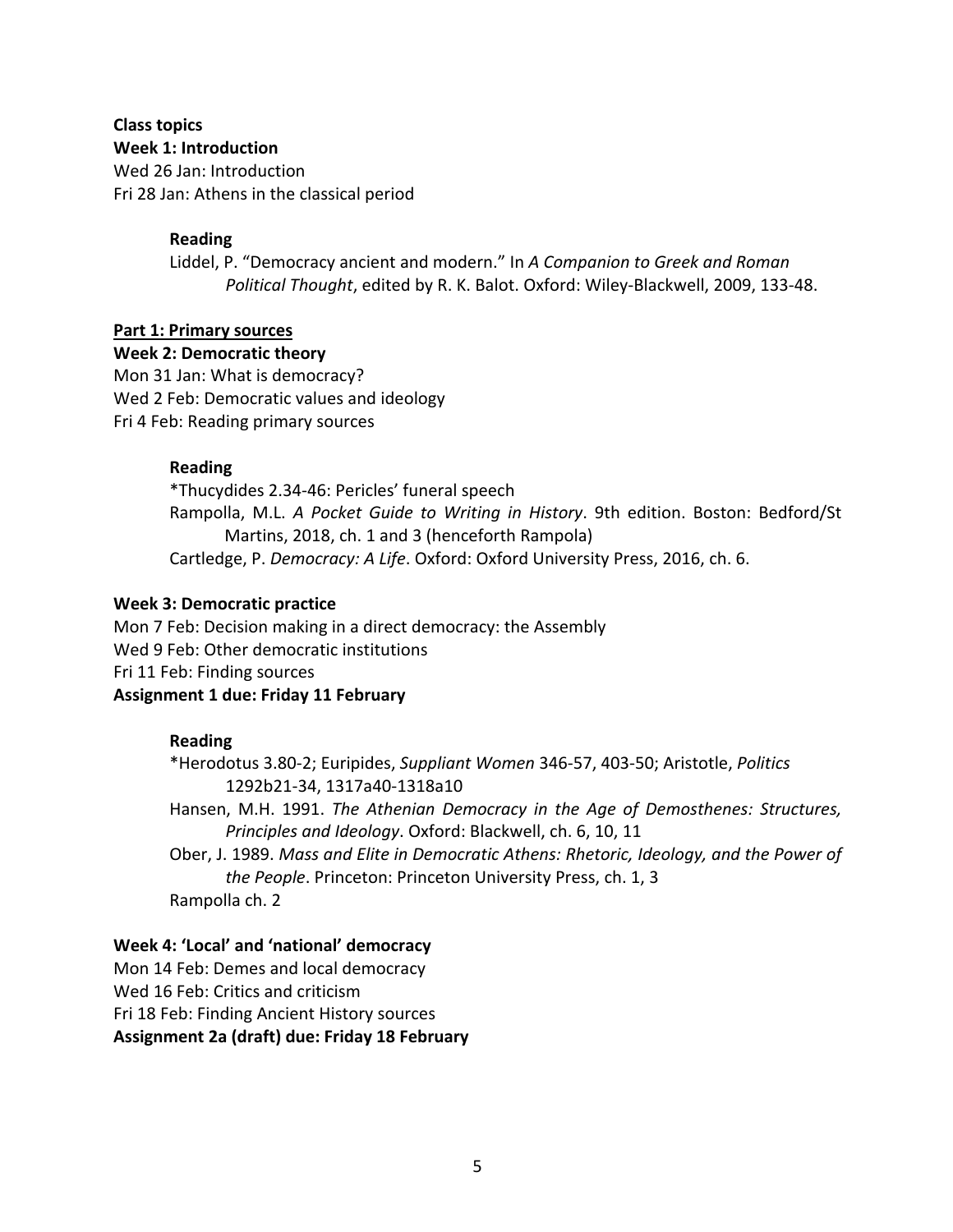### **Reading**

\*The "Old Oligarch", *Athenaion Politeia* [i.e. *Constitution of the Athenians*]

Osborne, R. 1990. 'The demos and its divisions in Classical Athens'. In *The Greek City from Homer to Alexander*, edited by O. Murray and S. Price, 265–93. Oxford: Oxford University Press.

Whitehead, D. 1986. *The Demes of Attica, 508/7-ca.250 BC*. Princeton: Princeton University Press, ch. 10.

#### **Week 5: Laws, the law courts, and the power of persuasion**

Mon 21 Feb: The Athenian legal system Wed 23 Feb: Approaching forensic evidence Fri 25 Feb: Making arguments from lawcourt speeches **Assignment 3 due: Friday 25 February**

#### **Reading**

\*[Demosthenes] 57: Against Euboulides

Todd, S.C. 1990. 'The Use and Abuse of the Attic Orators'. *Greece and Rome* 37: 159–78. Lanni, A. 2013. 'Law and Democracy in Classical Athens,' in *The Greek Polis and the Invention of Democracy*, edited by J.P. Arnason, K.A. Raaflaub, and P. Wagner. London: Wiley Blackwell, 163–80.

#### **Part 2: Secondary literature**

### **Week 6: Democratic beginnings**

Mon 28 Feb: Solon, Cleisthenes, Ephialtes Wed 2 Mar: The wider Greek context Fri 4 Mar: Understanding scholarship and building an argument **Assignment 2b (revisions) due: Friday 4 March**

#### **Reading**

Robinson, E.W. 2004. *Ancient Greek Democracy: Readings and Sources*. Oxford: Blackwell, ch. 2 [this includes a selection of ancient sources and scholarship].

#### **Week 7: Leaders, demagogues, sykophants and experts**

Mon 7 Mar: Leaders and demagogues

Wed 9 Mar: Leaders and demagogues

Fri 11 Mar: Understanding scholarship and building an argument

### **Assignment 4 due: Friday 11 March**

### **Reading**

Osborne, R. 1990. 'Vexatious Litigation in Classical Athens: Sykophancy and the Sykophant'. In *Nomos: Essays in Athenian Law, Politics and Society*, edited by P. Cartledge, P. Millett, and S.C. Todd, 83–102. Cambridge: Cambridge University Press.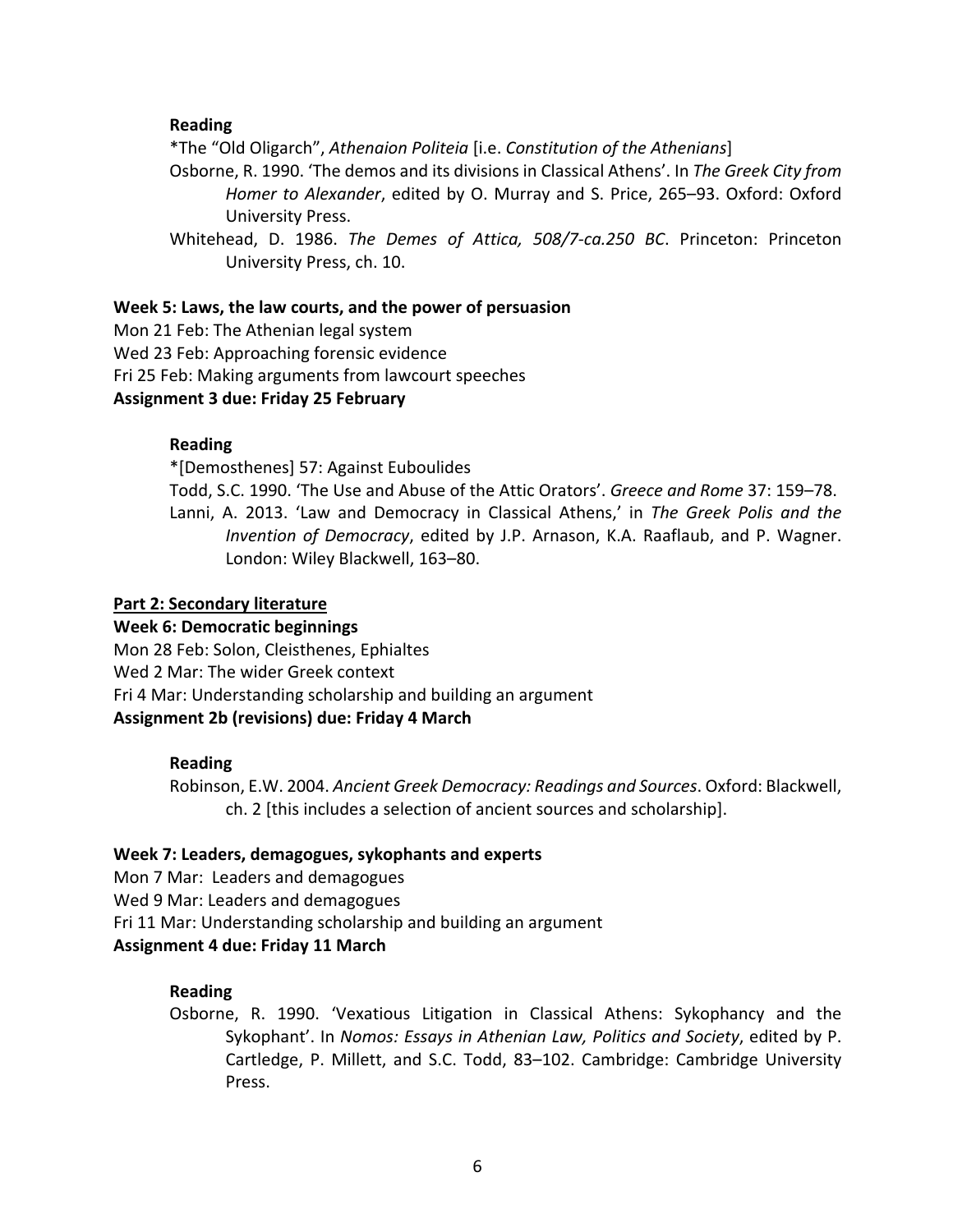Harvey, F.D. 1990. 'The Sykophant and Sykophancy: Vexatious Redefinition?' In *Nomos: Essays in Athenian Law, Politics and Society,* edited by P. Cartledge, P. Millett, and S.C. Todd, 103–21. Cambridge: Cambridge University Press.

Finley, M.I. 1962. 'Athenian Demagogues'. *Past & Present* 21: 3–24.

Rhodes, P. J. 2016. 'Demagogues and *Demos* in Athens'. *Polis: The Journal for Ancient Greek Political Thought* 33 (2): 243–64.

### **Week 8: No classes (spring break)**

## **Part 3: Historical argumentation and writing**

**Week 9: Equality and inequality** Mon 21 Mar: Democracy and slavery Wed 23 Mar: Free non-citizens Fri 25 Mar: Posing historical questions: Were women citizens? **Assignment 5a: Make an appointment at the History Lab**

### **Reading**

Blok, J. 2017. *Citizenship in Classical Athens*. Cambridge: Cambridge University Press, ch. 1.

Katz, M.A. 1999. 'Women and Democracy in Ancient Greece'. In *Contextualizing Classics*, edited by Thomas M. Falkner, Nancy Felson, and David Konstan, 41–68. Rowman and Littlefield. [= Robinson 2004: 292-311]

Vlassopoulos, K. 2007. 'Free Spaces: Identity, Experience, and Democracy in Classical Athens'. *Classical Quarterly* 57: 33–52.

### **Week 10: Democratic participation**

Mon 28 Mar: The demos Wed 30 Mar: The wealthy Fri 1 Apr: Posing historical questions: Who ran democratic Athens? **Assignment 5a (proposal) due: Friday 1 April**

# **Reading**

- Markle, M.M. 1985. 'Jury Pay and Assembly Pay at Athens'. In *Crux: Essays Presented to G.E.M. de Ste Croix on His 75th Birthday*, edited by P. Cartledge and F.D. Harvey, 265–97. London & Exeter: Imprint Academic.
- Ober, J. 1989. *Mass and Elite in Democratic Athens: Rhetoric, Ideology, and the Power of the People*. Princeton: Princeton University Press, ch. 5
- Rhodes, P.J. 2000. 'Who Ran Democratic Athens?' In *Polis and Politics: Studies in Ancient Greek History Presented to Mogens Herman Hansen on His Sixtieth Birthday, August 20th 2000*, edited by P. Flensted-Jensen, T.H. Nielsen, and L. Rubinstein, 465–77. Copenhagen: Museum Tusculanum Press.

### **Week 11: A robust democracy? A system in crisis?**

Mon 11 Apr: Arginousai, Herms